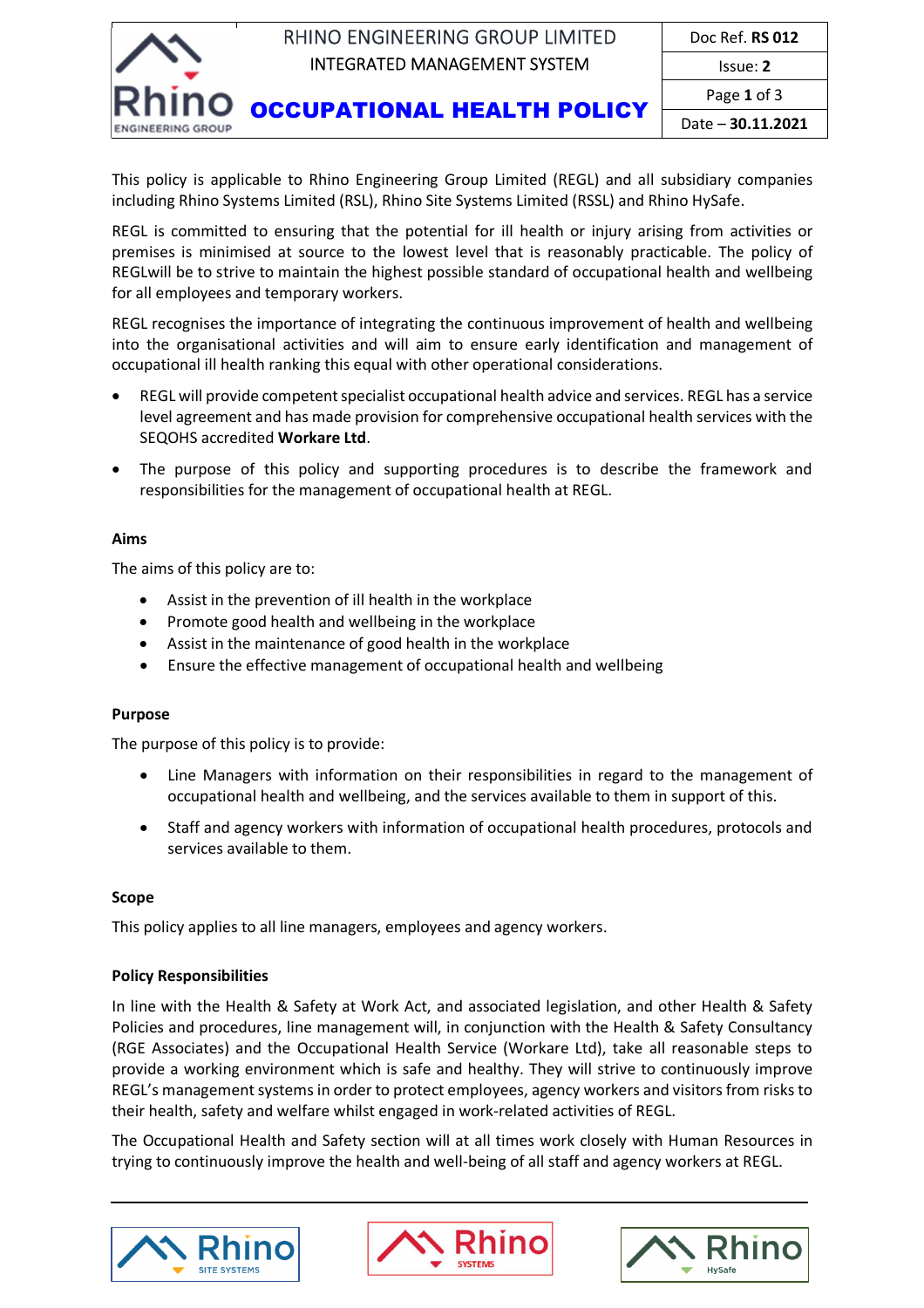

Date – **30.11.2021**

The Occupational Health and Safety section will advise and recommend action to be taken in order to help line management and individual employees discharge their statutory duties with regard to occupational health. In particular, but not exclusively, assistance will be available in respect of:

- ‐ The Health and Safety at Work Act 1974
- ‐ First Aid at Work Health and Safety (First Aid) Regulations 1981 and Revised Approved Code of Practice 1997
- ‐ The Reporting of Injuries, Diseases and Dangerous Occurrence Regulations 2013
- ‐ Workplace Regulations 1992
- ‐ Management of Health and Safety Regulations 1992
- ‐ Display Screen Equipment Regulations 1992
- ‐ Personal Protection Equipment Regulations 1992
- ‐ Manual Handling Regulations 1992
- ‐ Work Equipment Regulations 1992
- ‐ New and Expectant Mothers at Work, Health and Safety Executive Guidance 1995
- ‐ Equality Act 2010
- ‐ Special Educational Needs and Disability Act 2001
- ‐ Control of Substances Hazardous to Health (Amendment) Regulations 1998
- ‐ Control of Carcinogens Substance Approved Code of Practice.
- ‐ Noise at Work Regulations
- ‐ Access to medical and health records

The Occupational Health and Safety section offers advice on all matters relating to the effect of work on health and wellbeing.

### **Disability Discrimination**

Under the Equality Act 2010 it is a discrimination to treat disabled people less favourably than other people because of something connected with their disability. This type of discrimination is unlawful where the employer knows, or could reasonably be expected to know, that the person has a disability.

Where a manager knows or suspects that a staff member may be disabled within the meaning of the Act, advice can be sought from the Occupational Health and Safety section via the Human Resources Service.

The Occupational Health and Safety section will at all times do all that is reasonably practicable to comply with all aspects of the Equality Act 2010, and will treat all information about the medical history of an individual in the strictest confidence.

### **General Data Protection Regulation 2016 / Data Protection Act 2018**

In implementing this policy, REGL will ensure that any personal data relating to an individual's medical history or sickness absence is:

- Compliant along with GDPR 2016 / Data Protection Act 2018
- used fairly and lawfully
- used for limited, specifically stated purposes
- used in a way that is adequate
- handled according to people's data protection rights
- kept safe and secure